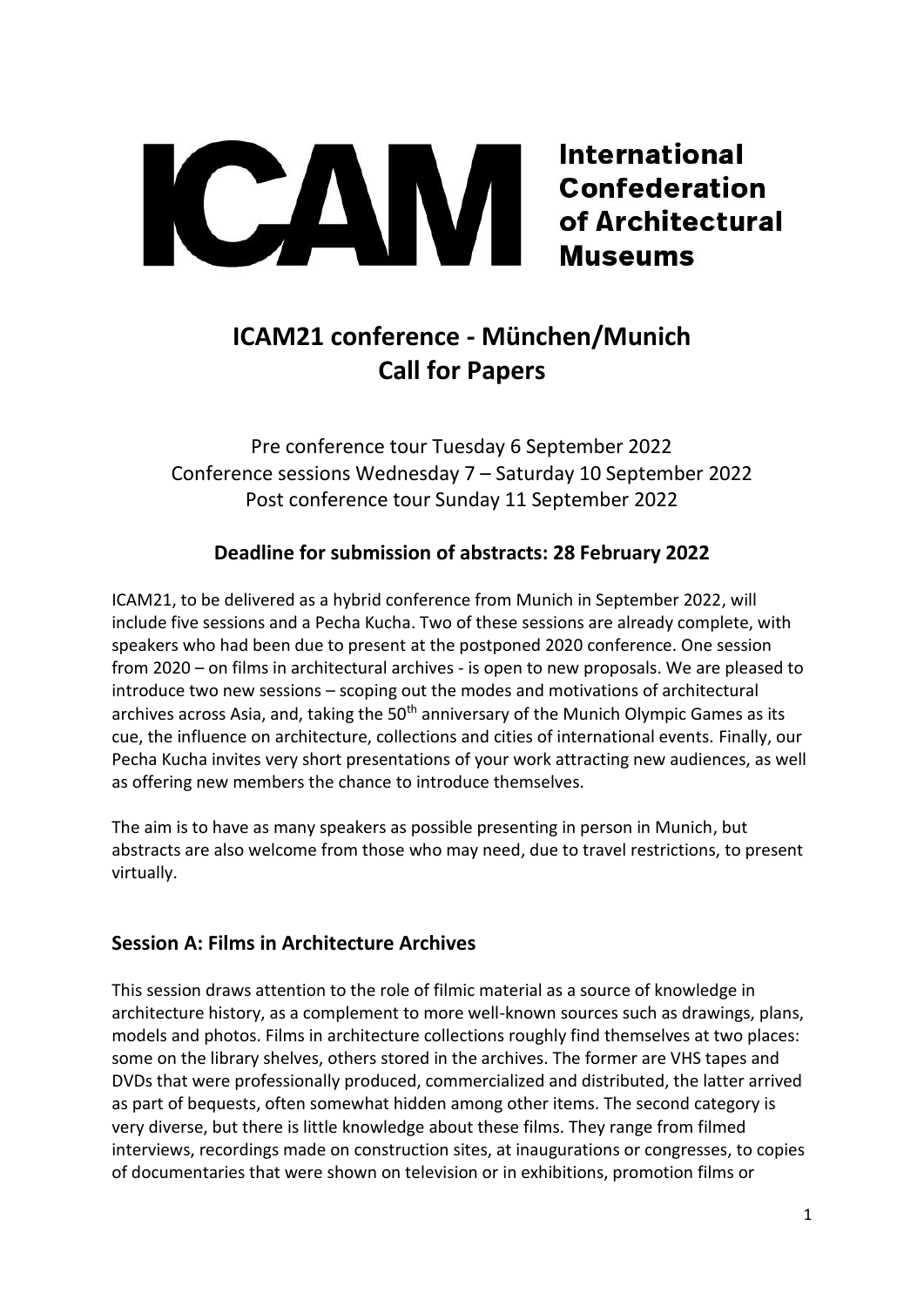private recordings made by architects in their practice or on a trip. Some were professionally edited, others consist of raw material or try-outs. Some were used for research or teaching and had a clear target group, others started to lead their own life for an audience that the makers weren't initially aware of.

What do the films in architecture archives consist of? In which condition do they find themselves? What do we know of their content? Can they be visualized? What kind of stories do they tell us? Which facets of architecture history do they reveal?

This session is intended, first, as a state of the art of historic films in architecture archives as well as past and present initiatives to document, conserve and disclose them, and second, as an exploration of possible partnerships and collaborations. For architecture archives, filmic material represents quite a challenge since the expertise and equipment to restore, conserve and digitalize films is mostly wanting, contrary to film archives. Yet on the other hand, architecture films also challenge film archives, as those documents do not necessarily have cinematographic value following the criteria of film historians. Stimulated by demands of researchers and new opportunities provided by digitalization, a number of projects were recently initiated in architecture archives to call attention to film. This session represents an occasion to look back and evaluate, but also and most of all, to discuss what kind of future partnerships could be envisaged between architecture and audio-visual archives or film museums (for issues of conservation, restoration, digitalization) and/or between architecture museums and universities (in terms of research).

We explicitly call for entries from various disciplines, ranging from architecture history to museology, film restoration and media studies, etc. Topics can include, but are not limited to following questions: How does filmic material enter architecture archives? Is there an active acquisition policy or a history in terms of film collection? How are films subsequently treated? How do they relate to other items in the collection? What did recent initiatives reveal in terms of conservation, registration/documentation and disclosure? What was the role and importance of films in the practice of individual architects and how can they contribute to our understanding of architecture history, as research material or items to be displayed in exhibitions?

For this session, an introduction will be given by a cinematographic expert on practices in cinematographic archives, on digitisation, classification and databases, as well as the possibilities of availability (visioning, showing, copyrights etc) and on the international network of FIAF. We are seeking proposals that illustrate the diversity of the question, which will serve as a base for discussion on common ground for good practices, challenges and questions. The session format will be round table with moderated discussion.

Abstracts should be sent to session chairs: Veronique Boone and Melanie Van der Hoorn [veronique.boone@icloud.com](mailto:veronique.boone@icloud.com) [m.vanderhoorn@gratwanderung.nl](mailto:m.vanderhoorn@gratwanderung.nl) Please also copy to David Peycere [david.peycere@citedelarchitecture.fr](mailto:david.peycere@citedelarchitecture.fr)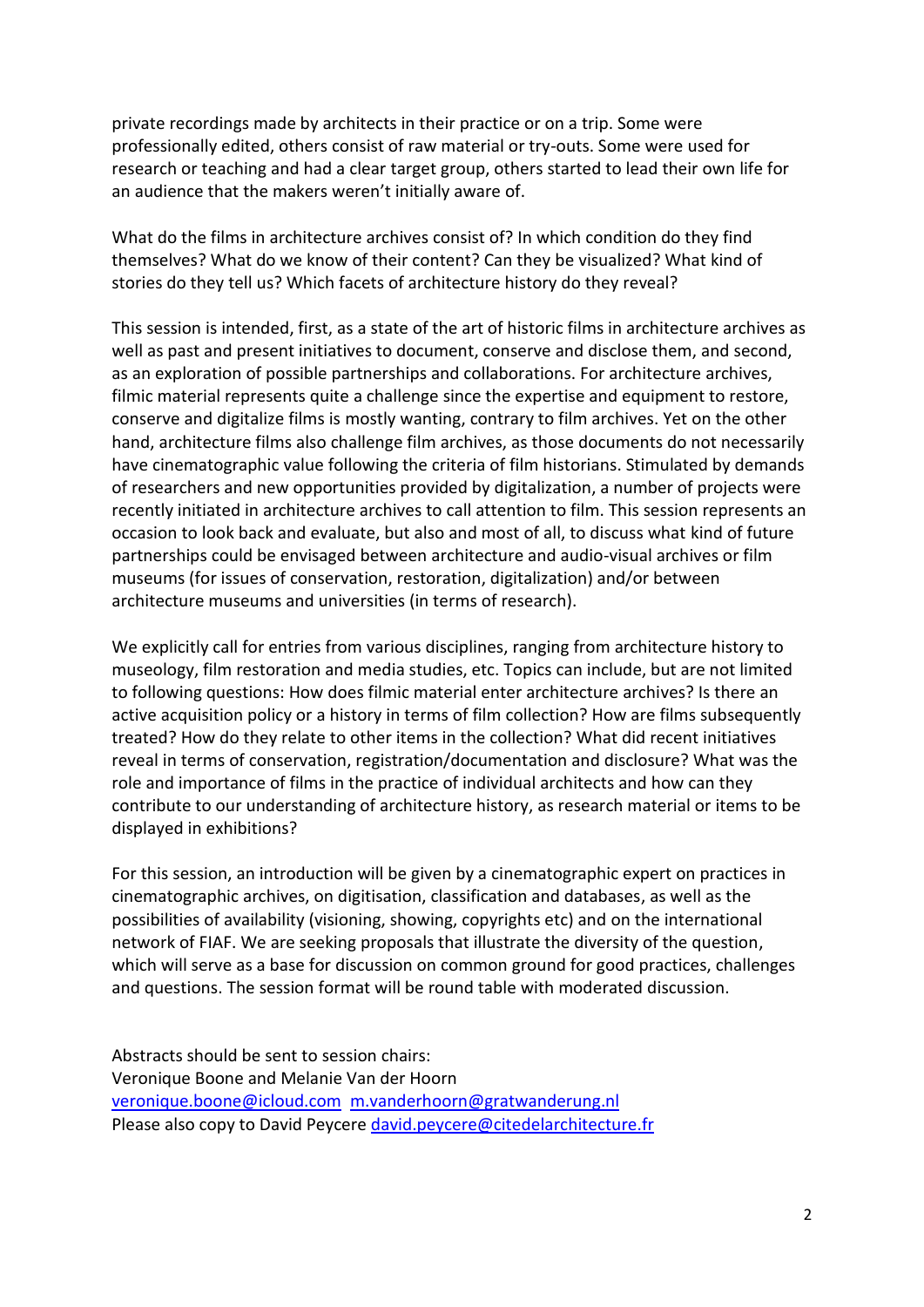## **Session B: Architectural Archives across Asia – Modes and Motivations**

#### Chaired by Ikko Yokoyama, M+, Hong Kong

Locally or regionally grown architectural archives and collections in specialised institutions and museums are still a rare and emerging practice in Asia. The archives of some internationally recognised architects in Asia have been acquired by European and American institutions, while monographic architectural exhibitions of mid-century and contemporary practitioners have been popular and often organised by art museums (particularly in Japan, China and South Korea). Nevertheless, museums in Asia have generally demonstrated little interest in collecting and conserving architectural archival materials, and would rather depend on loaning these materials from architects or collecting institutions in Europe or America.

Architectural production across Asia has developed under diverse political, social, economic and distinctly colonial circumstances, which have caused dispersion/fragmentation and sometimes, brutal extinction of archives. However, much materials are still in the hands of practitioners. Yet, due to lack of resources, space and public engagement, many architectural archives remain unorganised, inaccessible and even at risk of disposal. Awakened by the urgency and emerging interest in regional architecture histories and various modes and motivations in activating archives, the preservation and organisation of architectural archives are developing with varying agenda and methodology. What are the predominant issues that are driving the national, regional, and institutional efforts in the study and collecting of architectural archives in Asia? What have defined their priorities? What are the narratives they are focused on constructing in these projects, in the short to long term?

The session aims to understand the specific tendencies and challenges of organising and activating architectural archives in the region, as well as the varying approaches taken outside of conventional museums or institutional frameworks. Case studies are not limited to the preservation of architectural archives. We would like to understand initiatives that value the architectural archives as a form of documentation and activation of certain narratives to be communicated to multiple publics.

*Abstracts should be sent to session chair:*  Ikko Yokoyama [ikko.yokoyama@mplus.org.hk](mailto:ikko.yokoyama@mplus.org.hk)  Please also copy to Rebecca Bailey [Rebecca.bailey@hes.scot](mailto:Rebecca.bailey@hes.scot)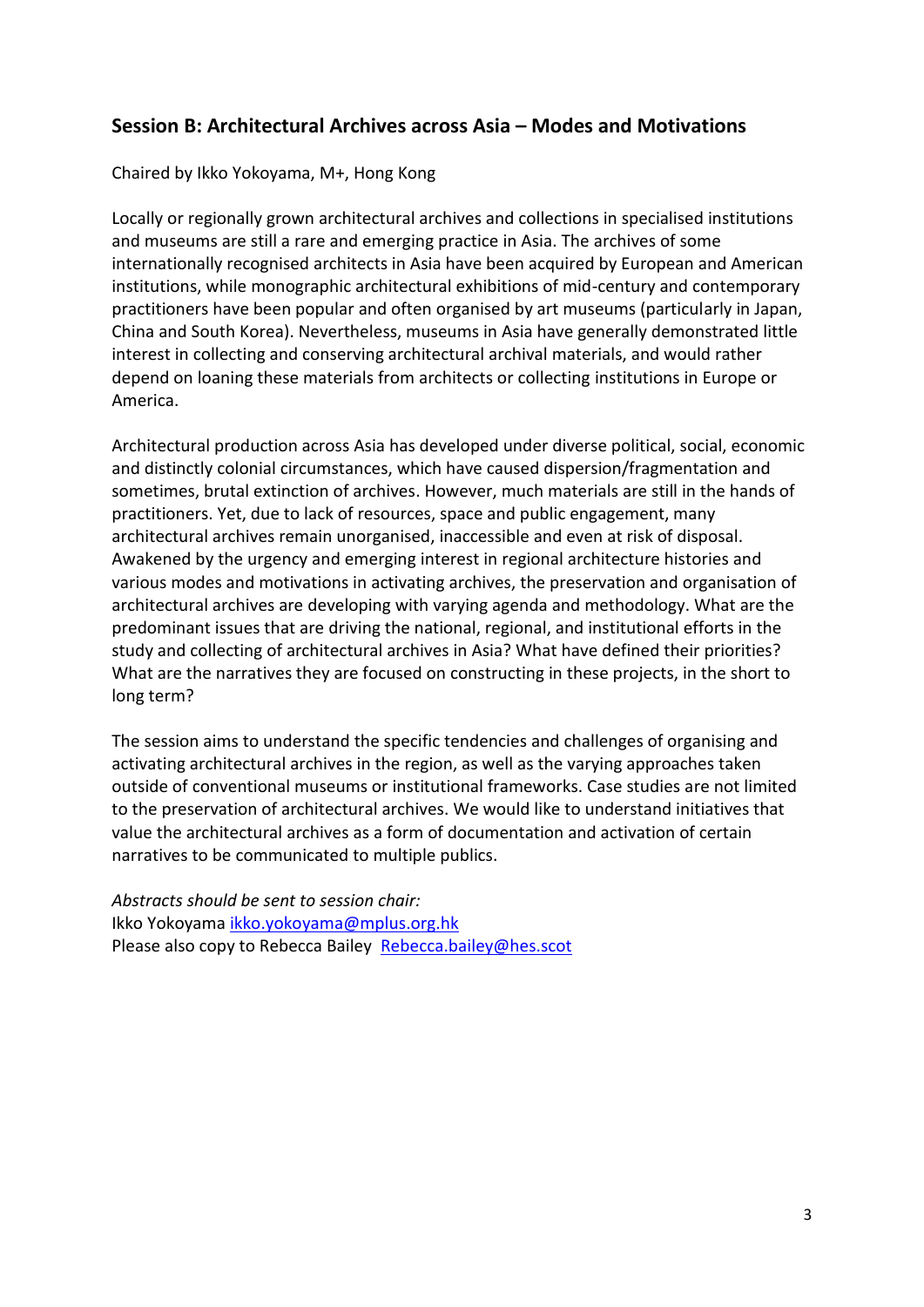## **Session C: International Events**

Chair to be appointed

2022 is the 50th anniversary of the Olympic Games in Munich. ICAM21 conference hosts, the Architecture Museum of the Technical University of Munich, will present a major exhibition on the architecture, urban planning and landscape architecture of the Olympic Games, that are on the list to be appointed a World Heritage Site by UNESCO. To tie-in with the anniversary and the exhibition, papers are invited on the impact of major international events on architecture, on collections and the sustainable development of cities.

*Abstracts should be sent to:*  Andres Lepik [lepik@architekturmuseum.de](mailto:lepik@architekturmuseum.de) Please also copy to Rebecca Bailey Rebecca.bailey@hes.scot

### **Abstract submissions – deadline 28 February 2022**

Please include the following information:

- Name, job title, institution
- ICAM member Y/N
- Email and phone number
- Brief biography (max 150 words)
- Paper title
- Abstract (max 300 words)
- If you plan to attend in person or attend virtually (we understand this may change)